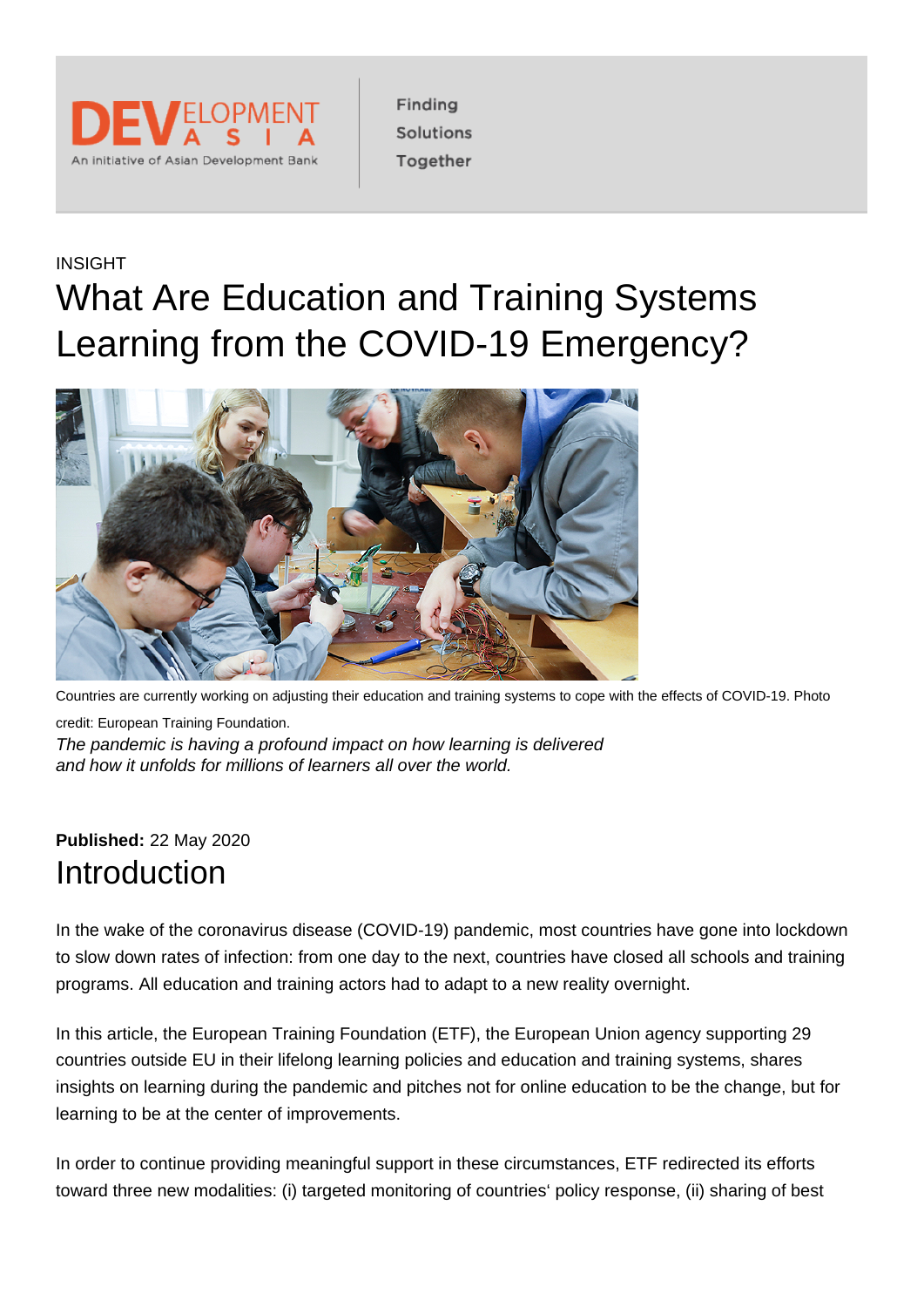practice and policy approaches, and (iii) initial assessment of how countries move from the initial response to longer-term decisions on how education could be delivered in a lockdown environment.

# Analysis

Since mid-March ETF partner countries (except Belarus, Tajikistan, and Turkmenistan) took unprecedented decisions that have impacted the delivery of education and training services. We observed, through regular meetings with our key stakeholders and through the launch of a social media campaign, [#learningconnects](https://www.etf.europa.eu/en/projects/learningconnects), that countries went through similar stages to ensure continuity of learning. The way countries reacted reminds us of the curve of change—from denial (this is not going to last long, just a few days), to shock and confusion where countries made quick decisions on how to prevent chaos in their systems, to a phase of "letting go", and eventually onto the search for ideas, solutions, and innovative practices for quick acceleration and delivery. Usually, when people get to this phase in their change curve, the next phase heralds a new beginning. Will this also happen to education and training systems?

To know the answer to this question we need to consider three facts.

First, we need to consider how education transformed during this time of emergency. We observed gains in terms of acceleration of training for teachers and trainers as well as for students and learners of all ages (including parents) and an acceleration of production of new learning and teaching materials, tools, and methods. We also observed gains in terms of collaboration. Private sector operators are getting involved in education not only in relation to the content of programs and certifications but also to unite forces to find solutions, build platforms, and offer connectivity and equipment to students and teachers, and even to families, to manage both educational and work-related needs.

Second, we need to consider the challenges of unequal access and suspensions of work-based learning, such as practice-based training, apprenticeships, and internships. This puts at risk learning outcomes for millions of learners in the world and places enormous pressure on systems to catch up. Sustainable Development Goals 4 (Quality Education) and 8 (Decent Work and Economic Growth) will be hard to achieve in a world that moves online and makes higher use of digital and online services. All countries are confronted with unequal access to equipment and connectivity and difficulties among teachers and trainers in blending new modalities of teaching in their routine. They also face the realization that, despite almost 2 decades of an international debate on information and communication technology (ICT) in education, our learning systems are still for the most part not making the best use of what technology can offer to maximize the learning experience.

Third, we need to consider how stakeholders have reacted to the new environment. On one hand, we have seen many cases of the poor use of distance education, with attempts of simply transferring schoolbased teaching models online. While this approach can ensure some continuity for learning based on content and notion delivery, it fails in delivering on competency-based development. In many cases, the crisis has shown that in spite of growing awareness and debates on competence-based approaches, the knee-jerk reaction of most education systems is still conservative and focused on delivering lessons. On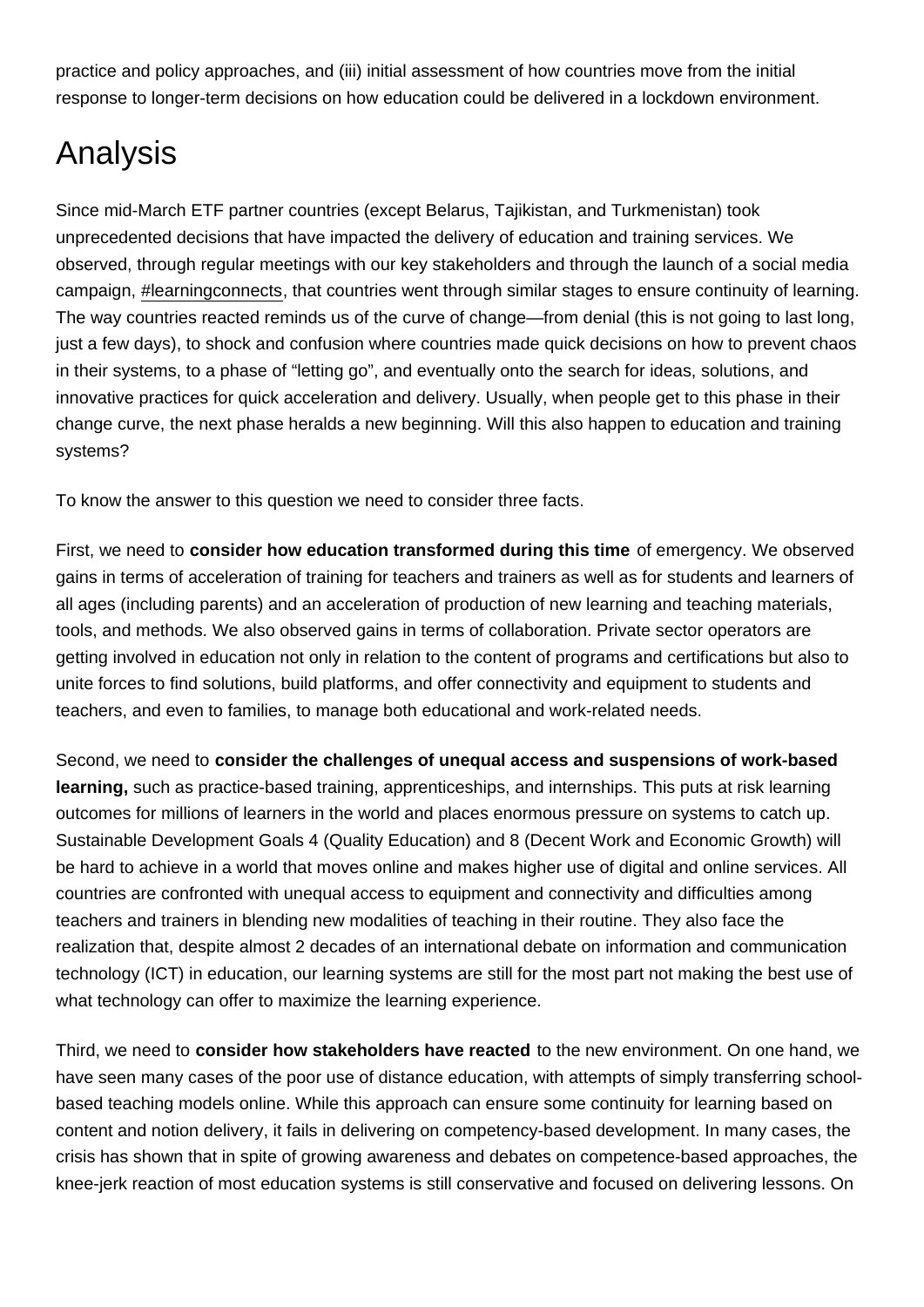the other hand, some countries—in particular those with some experience in piloting digital agendas—have been better at putting at the center of their approach the key challenge: how to support learners in their learning process through options available remotely, rather than focusing merely on how to deliver the teaching through other means.

Most countries have moved beyond the crisis management phase. In most cases, we can see a clear trajectory and common challenges. Countries already equipped with digital approaches reacted faster. For example, Azerbaijan, Israel, Montenegro, and Turkey, where a digital strategy and clear guidelines are already in place, could provide a basis for further action. Other countries, such as Egypt, Kazakhstan, Kyrgyz Republic, or Uzbekistan, have taken advantage of school holidays to plan an organized response and ensure coverage. Generally speaking, in all countries, general education has been the first priority with classes being provided both through television and e-learning portals. Education providers are expected to organize it themselves, with resources made available centrally, including training, digital materials, and access to learning platforms. In all countries, there is an ongoing concern about the preparedness of and support for teachers and trainers, and the quality of and access to provision. Action is being taken, but these challenges remain the most important ones being faced by countries.

Four elements are important in addressing the emergency:

- 1. Clear indications by central authorities and a single source of information;
- 2. Setting up digital platforms and supporting teachers and trainers in using them, both centrally and at provider level, including peer support;
- 3. Cooperation with the private sector and civil society organizations to maximize the use of pilot initiatives, as well as public-private partnerships to address access to equipment and connectivity for both students and teachers; and
- 4. Monitoring and feedback both at provider and system level to adjust measures and inform future planning.

# **Implications**

All countries show the need and willingness to capitalize on the efforts made as regard to teacher involvement, digital materials produced, and new teaching and learning methods. In this stage, there are three critical issues:

- 1. Ensuring that scenarios on future education are developed, building on lessons learned during the emergency and in particular collecting evidence in a transparent way and using it to inform policy choices and actions on future education and training;
- 2. Focusing on the sustainability of actions and measures adopted, including the maintenance of equipment and updating of portals and materials produced, and the continued commitment to ensuring accessibility and coverage for all students and teachers;
- 3. Addressing the shortcomings of education and training systems highlighted by the crisis, in particular the question of equity and access, the need to strengthen competence-based learning, and the specificity of practice-based learning.